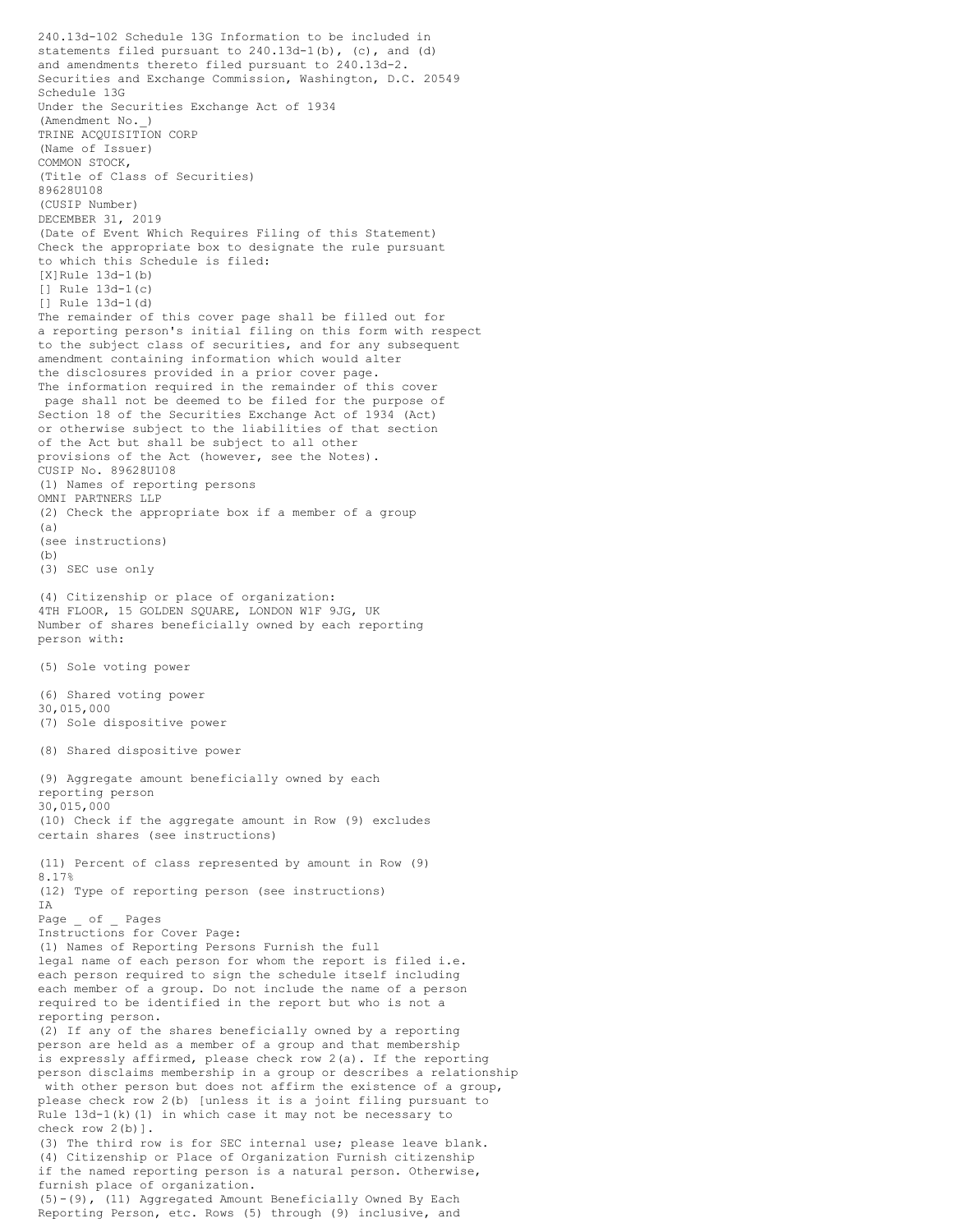(11) are to be completed in accordance with the provisions of Item 4 of Schedule 13G. All percentages are to be rounded off to the nearest tenth (one place after decimal point). (10) Check if the aggregate amount reported as beneficially owned in row (9) does not include shares as to which beneficial ownership is disclaimed pursuant to Rule 13d-4 [17 CFR 240.13d-4] under the Securities Exchange Act of 1934. (12) Type of Reporting Person Please classify each reporting person according to the following breakdown (see Item 3 of Schedule 13G) and place the appropriate Symbol on the form: Category Symbol Broker Dealer BD Bank BK Insurance Company IC Investment Company IV Investment Adviser IA Employee Benefit Plan or Endowment Fund EP Parent Holding Company/Control Person HC Savings Association SA Church Plan CP Corporation CO Partnership PN Individual IN Non-U.S. Institution FI Other OO NOTES: Attach as many copies of the second part of the cover page as are needed, one reporting person per page. Filing persons may, in order to avoid unnecessary duplication, answer items on the schedules (Schedule 13D, 13G or TO) by appropriate cross references to an item or items on the cover page(s). This approach may only be used where the cover page item or items provide all the disclosure required by the schedule item. Moreover, such a use of a cover page item will result in the item becoming a part of the schedule and accordingly being considered as filed for purposes of section 18 of the Securities Exchange Act or otherwise subject to the liabilities of that section of the Act. Reporting persons may comply with their cover page filing requirements by filing either completed copies of the blank forms available from the Commission, printed or typed facsimiles, or computer printed facsimiles, provided the documents filed have identical formats to the forms prescribed in the Commission's regulations and meet existing Securities Exchange Act rules as to such matters as clarity and size (Securities Exchange Act Rule 12b-12). SPECIAL INSTRUCTIONS FOR COMPLYING WITH SCHEDULE 13G Under Sections  $13(d)$ ,  $13(q)$  and 23 of the Securities Exchange Act of 1934 and the rules and regulations thereunder, the Commission is authorized to solicit the information required to be supplied by this schedule by certain security holders of certain issuers. Disclosure of the information specified in this schedule is mandatory. The information will be used for the primary purpose of determining and disclosing the holdings of certain beneficial owners of certain equity securities. This statement will be made a matter of public record. Therefore, any information given will be available for inspection by any member of the public. Because of the public nature of the information, the Commission can use it for a variety of purposes, including referral to other governmental authorities or securities self regulatory organizations for investigatory purposes or in connection with litigation involving the Federal securities laws or other civil, criminal or regulatory statutes or provisions. Failure to disclose the information requested by this schedule may result in civil or criminal action against the persons involved for violation of the Federal securities laws and rules promulgated thereunder. Instructions. A. Statements filed pursuant to Rule 13d-1(b)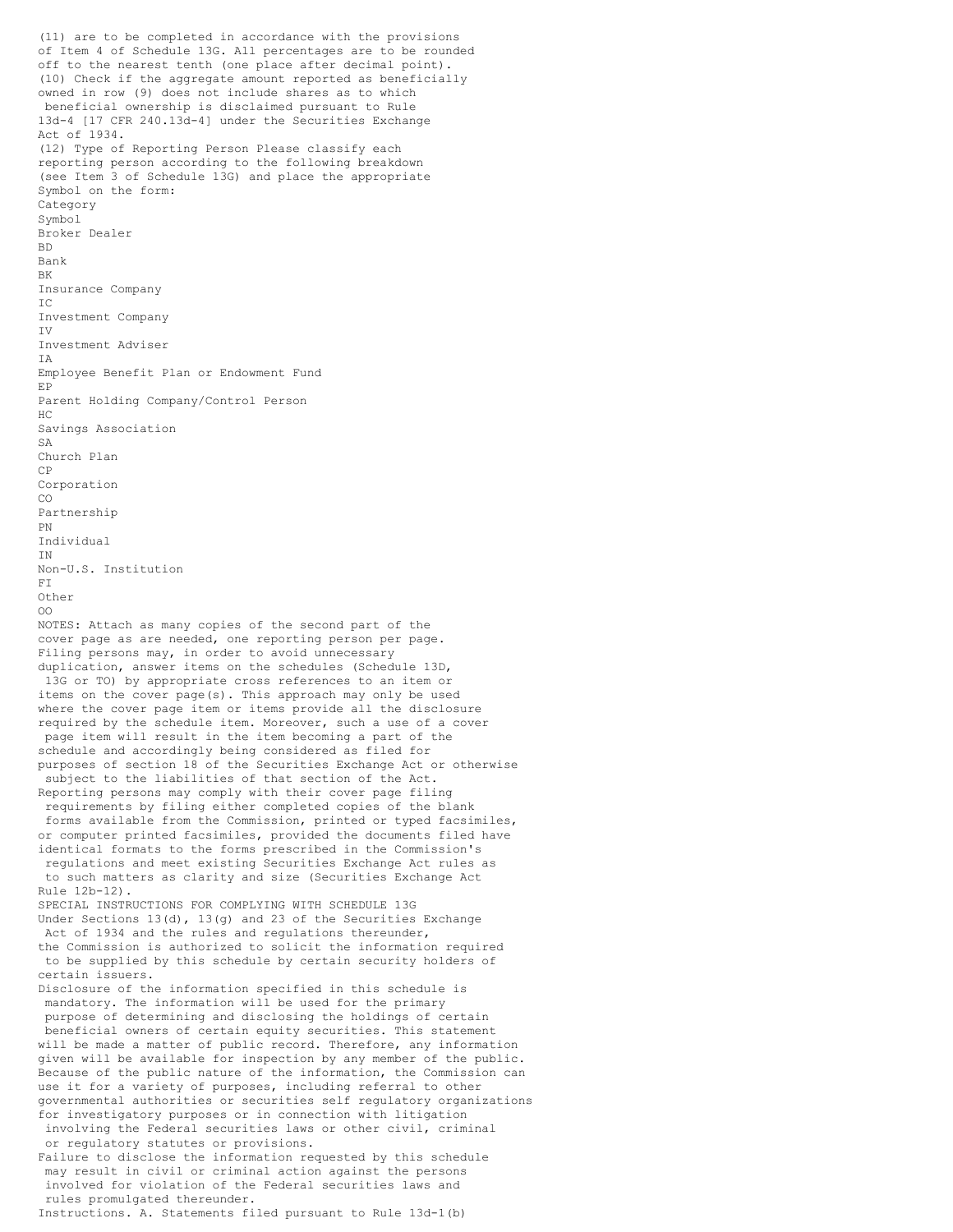containing the information required by this schedule shall be filed not later than February 14 following the calendar year covered by the statement or within the time specified in Rules 13d-1(b)(2) and 13d-2(c). Statements filed pursuant to Rule 13d-1(d) shall be filed within the time specified in Rules 13d-1(c), 13d-2(b) and 13d-2(d). Statements filed pursuant to Rule 13d-1(c) shall be filed not later than February 14 following the calendar year covered by the statement pursuant to Rules 13d-1(d) and 13d-2(b). B. Information contained in a form which is required to be filed by rules under section 13(f) (15 U.S.C. 78m(f)) for the same calendar year as that covered by a statement on this schedule may be incorporated by reference in response to any of the items of this schedule. If such information is incorporated by reference in this schedule, copies of the relevant pages of such form shall be filed as an exhibit to this schedule. C. The item numbers and captions of the items shall be included but the text of the items is to be omitted. The answers to the items shall be so prepared as to indicate clearly the coverage of the items without referring to the text of the items. Answer every item. If an item is inapplicable or the answer is in the negative, so state. Item 1(a) Name of issuer:\_\_\_ OMNI PARTNERS LLP Item 1(b) Address of issuer's principal executive offices: 4TH FLOOR, 15 GOLDEN SQUARE, LONDON W1F 9JG, UK 2(a) Name of person filing: OMNI PARTNERS LLP 2(b) Address or principal business office or, if none, residence: 4TH FLOOR, 15 GOLDEN SQUARE, LONDON W1F 9JG, UK 2(c) Citizenship: UNITED KINGDOM 2(d) Title of class of securities: COMMON STOCK 2(e) CUSIP No.: 89628U108 Item 3. If this statement is filed pursuant to 240.13d-1(b) or 240.13d-2(b) or (c), check whether the person filing is a: (a) [] Broker or dealer registered under section 15 of the Act (15 U.S.C. 78o); (b) [] Bank as defined in section 3(a)(6) of the Act (15 U.S.C. 78c); (c) [] Insurance company as defined in section 3(a)(19) of the Act (15 U.S.C. 78c); (d) [X] Investment company registered under section 8 of the Investment Company Act of 1940 (15 U.S.C 80a-8); (e) [] An investment adviser in accordance with 240.13d-1(b)(1)(ii)(E); (f) [] An employee benefit plan or endowment fund in accordance with  $240.13d-1$ (b)(1)(ii)(F); (g) [] A parent holding company or control person in accordance with  $240.13d-1$ (b)(1)(ii)(G); (h) [] A savings associations as defined in Section 3(b) of the Federal Deposit Insurance Act (12 U.S.C. 1813); (i) [] A church plan that is excluded from the definition of an investment company under section 3(c)(14) of the Investment Company Act of 1940 (15 U.S.C. 80a-3); (j) [] A non U.S. institution in accordance with  $240.13d-1(b)(1)(ii)(J);$ (k) [] Group, in accordance with  $240.13d-1$ (b)(1)(ii)(K). If filing as a non-U.S. institution in accordance with 240.13d-1(b)(1)(ii)(J), please specify the type of institution: Item 4. Ownership Provide the following information regarding the aggregate number and percentage of the class of securities of the issuer identified in Item 1. (a) Amount beneficially owned: \_\_\_\_\_30,015,000. (b) Percent of class: \_\_\_\_\_8.17%. (c) Number of shares as to which the person has: (i) Sole power to vote or to direct the vote (ii) Shared power to vote or to direct the vote 30,015,000. (iii) Sole power to dispose or to direct the disposition of \_ (iv) Shared power to dispose or to direct the disposition of \_\_\_\_\_. Instruction. For computations regarding securities which represent a right to acquire an underlying security see 240.13d-3(d)(1). Item 5. Ownership of 5 Percent or Less of a Class. If this statement is being filed to report the fact that as of the date hereof the reporting person has ceased to be the beneficial owner of more than 5 percent of the class of securities, check the following []. Instruction. Dissolution of a group requires a response to this item. Item 6. Ownership of More than 5 Percent on Behalf of Another Person. If any other person is known to have the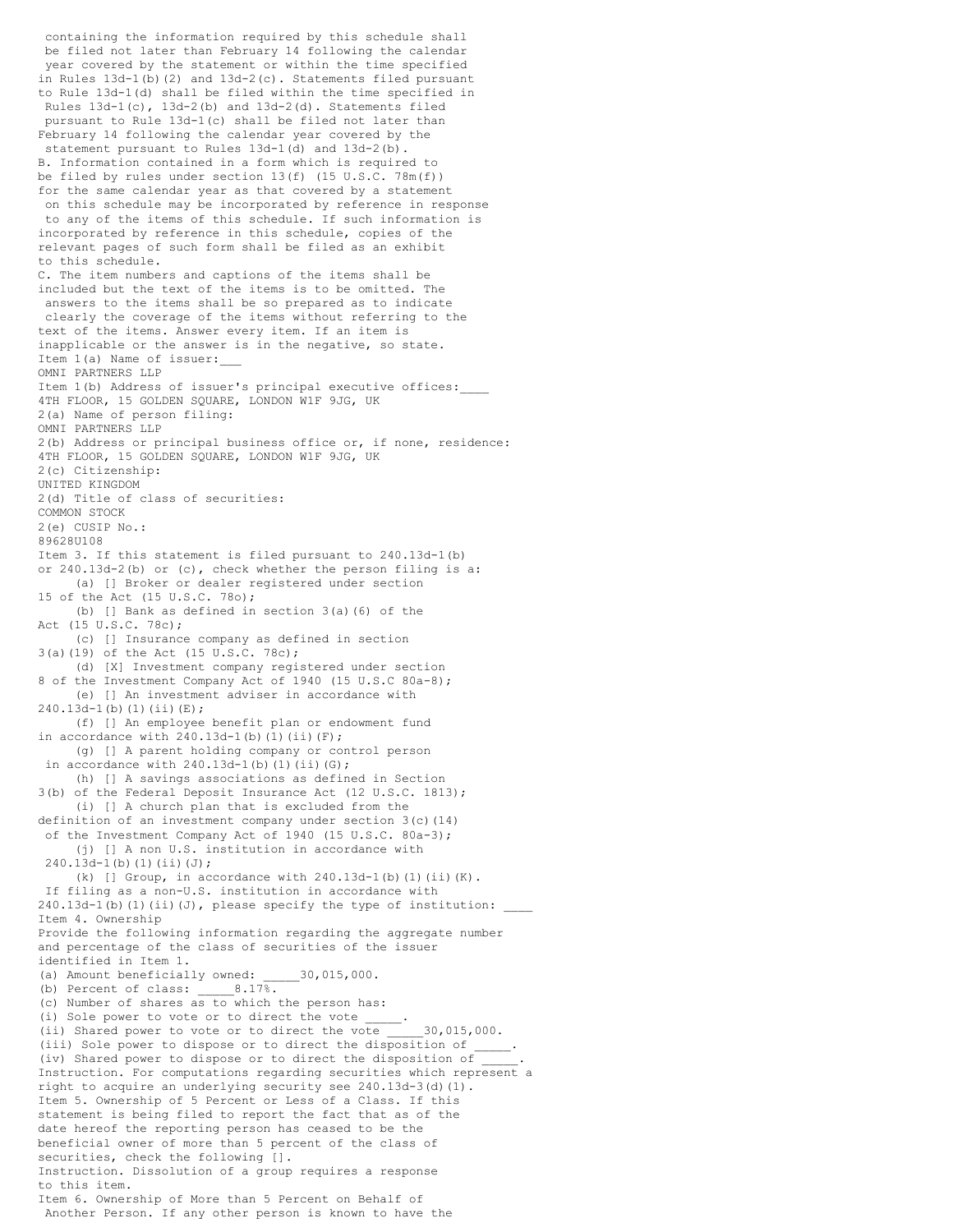right to receive or the power to direct the receipt of dividends from, or the proceeds from the sale of, such securities, a statement to that effect should be included in response to this item and, if such interest relates to more than 5 percent of the class, such person should be identified. A listing of the shareholders of an investment company registered under the Investment Company Act of 1940 or the beneficiaries of employee benefit plan, pension fund or endowment fund is not required. Item 7. Identification and Classification of the Subsidiary Which Acquired the Security Being Reported on by the Parent Holding Company or Control Person. If a parent holding company or control person has filed this schedule pursuant to Rule 13d-1 (b)(1)(ii)(G), so indicate under Item 3(g) and attach an exhibit stating the identity and the Item 3 classification of the relevant subsidiary. If a parent holding company or control person has filed this schedule pursuant to Rule 13d-1(c) or Rule 13d-1(d), attach an exhibit stating the identification of the relevant subsidiary. Not applicable Item 8. Identification and Classification of Members of the Group Not applicable If a group has filed this schedule pursuant to  $240.13d-1$ (b)(1)(ii)(J), so indicate under Item  $3(j)$  and attach an exhibit stating the identity and Item 3 classification of each member of the group. If a group has filed this schedule pursuant to Rule 13d-1(c) or Rule 13d-1(d), attach an exhibit stating the identity of each member of the group. Item 9. Notice of Dissolution of Group. Notice of dissolution of a group may be furnished as an exhibit stating the date of the dissolution and that all further filings with respect to transactions in the security reported on will be filed, if required, by members of the group, in their individual capacity. See Item 5. Not applicable Item 10. Certifications (a) The following certification shall be included if the statement is filed pursuant to 240.13d-1(b): By signing below I certify that, to the best of my knowledge and belief, the securities referred to above were acquired and are held in the ordinary course of business and were not acquired and are not held for the purpose of or with the effect of changing or influencing the control of the issuer of the securities and were not acquired and are not held in connection with or as a participant in any transaction having that purpose or effect, other than activities solely in connection with a nomination under 240.14a-11. (b) The following certification shall be included if the statement is filed pursuant to  $240.13d-1$ (b)(1)(ii)(J), or if the statement is filed pursuant to 240.13d-1(b)(1)(ii)(K) and a member of the group is a non U.S. institution eligible to file pursuant to  $240.13d-1(b)$  (1)(ii)(J): By signing below I certify that, to the best of my knowledge and belief, the foreign regulatory scheme applicable to [insert particular category of institutional investor] is substantially comparable to the regulatory scheme applicable to the functionally equivalent U.S. institution(s). I also undertake to furnish to the Commission staff, upon request, information that would otherwise be disclosed in a Schedule 13D. (c) The following certification shall be included if the statement is filed pursuant to 240.13d-1(c): By signing below I certify that, to the best of my knowledge and belief, the securities referred to above were not acquired and are not held for the purpose of or with the effect of changing or influencing the control of the issuer of the securities and were not acquired and are not held in connection with or as a participant in any transaction having that purpose or effect, other than activities solely in connection with a nomination under 240.14a-11. Signature. After reasonable inquiry and to the best of my knowledge and belief, I certify that the information set forth in this statement is true, complete and correct. Dated: FEBRUARY 11, 2020  $\mathcal{L}=\mathcal{L}$ 

## Signature.

STEPHEN HILL, CHIEF COMPLIANCE OFFICER